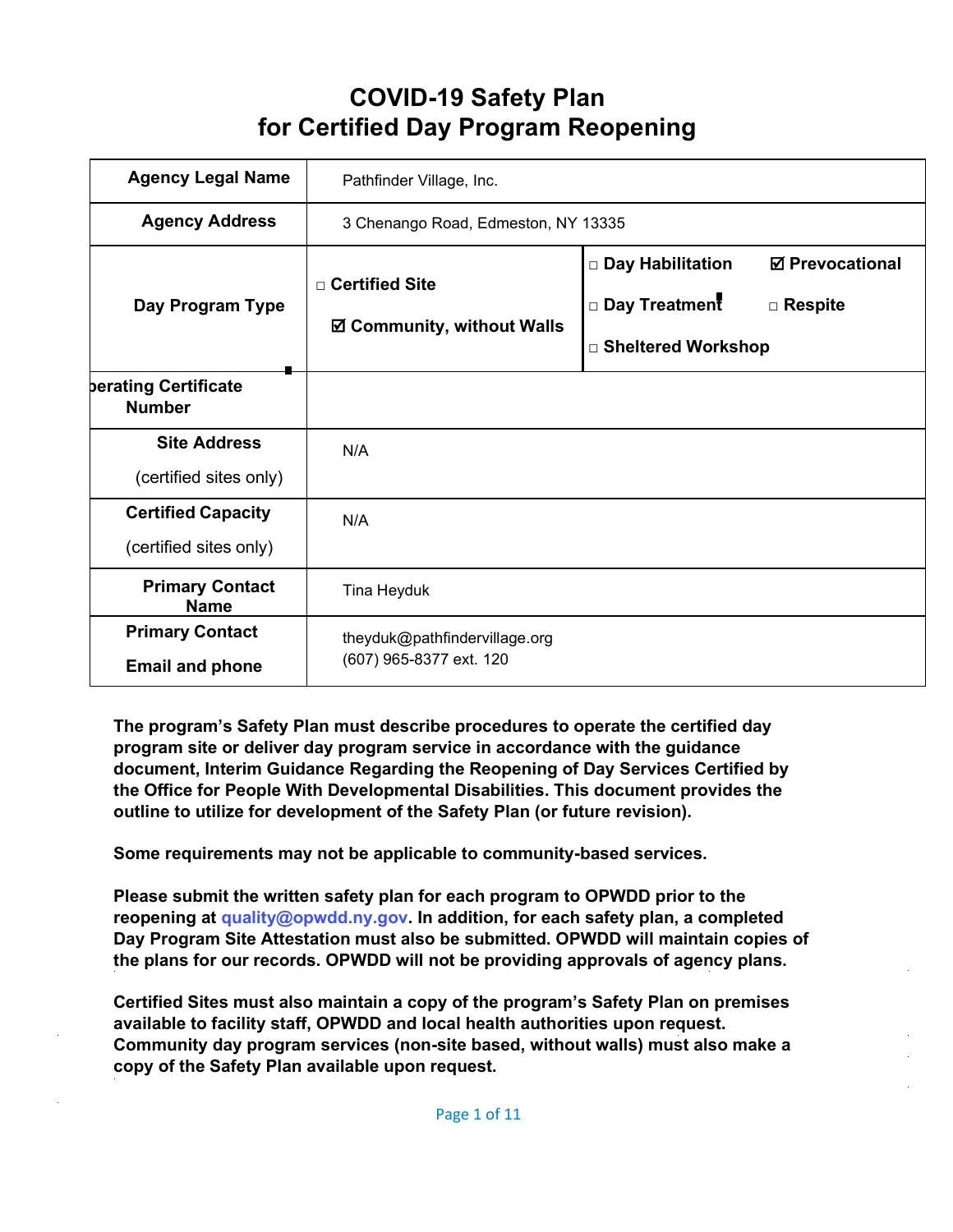# **SAFETY PLAN COMPONENTS**

#### **NOTE:** Guidance bullets below are not a substitute for provider review and adherence to content of *Interim Guidance Regarding the Reopening of Day Services Certified by the Office for People With Developmental Disabilities*

## **Signage –** applies to certified sites and other locations controlled by the provider

- Ensure program building entrances have signs that alert that non-essential visitors are not allowed.
- Ensure signs are posted throughout the program building to provide instruction on the critical COVID-19 transmission prevention and containment activities identified in the companion document *Interim Guidance Regarding the Reopening of Day Services Certified by the Office for People With Developmental Disabilities.*

Identify how you will ensure the above and any related strategies:

All entrances have signs posted prohibiting non-essential visitors. Additionally, the sign also has a contact name/number for an Adult Day Services Coordinator in which the person may call to direct their inquiry and/or state need. The Adult Day Services Coordinator will triage the call as needed. If the request/visit is deemed non-essential the visitor will be denied access and the Coordinator will address the request/need through alternative means. If the request/visit is deemed to be essential, the Adult Day Services Coordinator will conduct a Pre-Entry screening of the visitor. If visitor passes the Pre-Screening, the Adult Day Services Coordinator will then proceed with orienting the visitor through all other site-entry protocols and review expectations during their visit. Signage to provide instruction on COVID-19 transmission prevention and containment including proper handwashing techniques are posted throughout the site and near each handwashing station/restroom. All visits will be documented in a visitor log which will be kept on file in a secured area.

# **A. Entrance to Site Based Programs**

#### **Pre-Entry/Pre-Participation Screening:**

- Screen all individuals, staff, and essential visitors prior to entry into the day program site and/or participation in services/service delivery:
	- o per infection control standards for protection of screener and screened person,
	- $\circ$  to include temperature check and required questions on exposure and COVID-19 Symptoms, per NYS DOH and OPWDD guidance documents.
- Maintain daily documentation of all screening of individuals, staff and visitors in compliance with OPWDD and NYS guidance and policy.

# **Response to Signs and Symptoms and Departure:**

- Safe management of any individual, staff or visitor who fails initial/pre-program screening or is exhibiting signs or symptoms during service delivery, to include:
	- o Facilitating departure as soon as possible, and
	- o Safely manage separation from people not exhibiting symptoms, until they depart.
- Ensure instruction is provided to any individual or staff sent home due to symptoms to contact their health care provider and written information on healthcare and testing resources.
- Ensure the day program immediately notifies the local health department and OPWDD about the suspected case.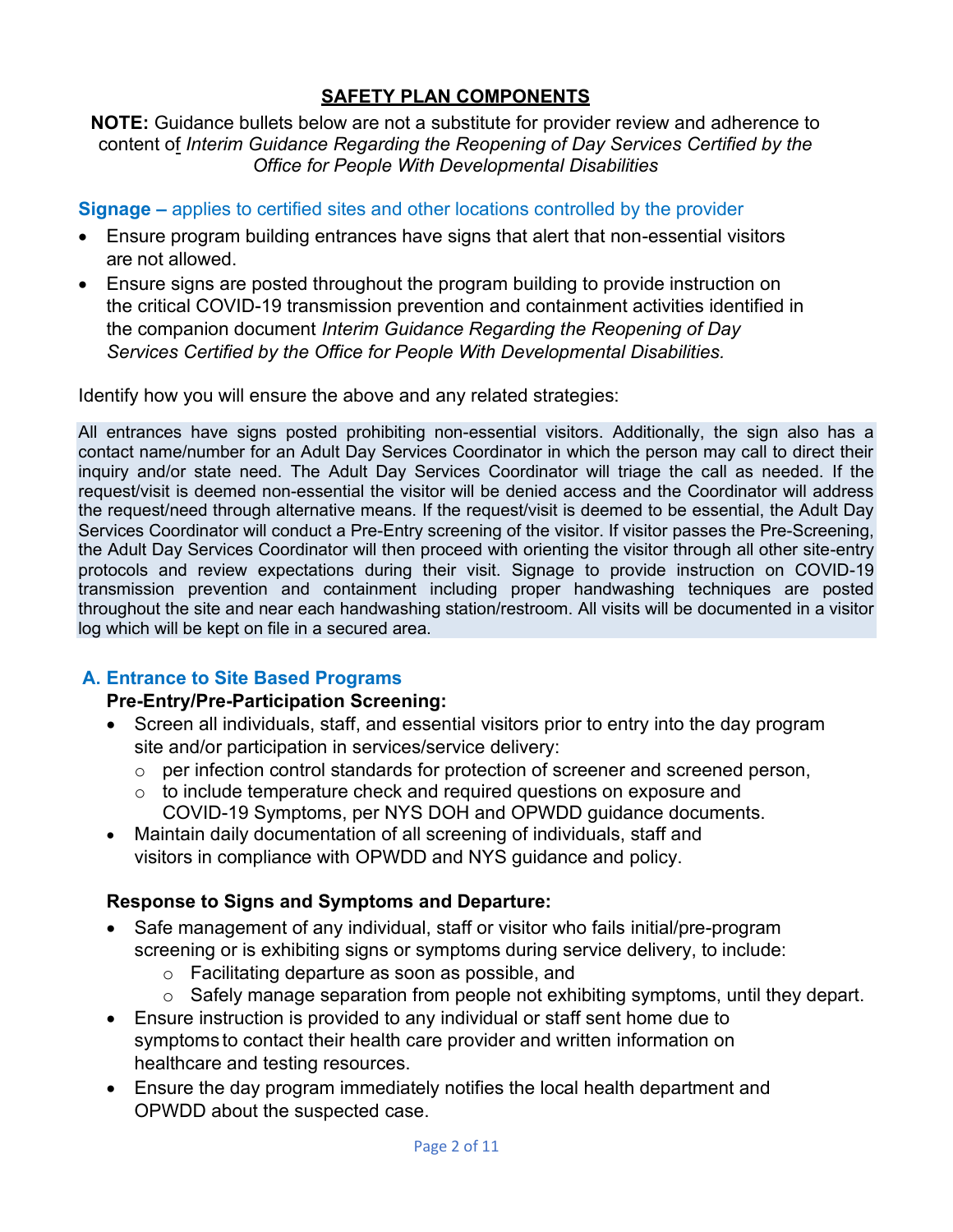# **Participation and Return to Program/Service:**

- Ensure staff members know to report and how to report positive COVID-19 test results, exposure/possible exposure, and signs and symptoms to their supervisor.
- Ensure individuals do not participate in day services while they or a member of their household or certified residence is being quarantined or isolated.
- Maintain medical documentation allowing an individual or staff member who was COVID-19 positive to return to program site/services.
- Ensure any return of an individual or staff to programs/services occurs only in adherence to OPWDD and NYS DOH guidance regarding quarantine periods and fever free durations.

Identify how you will ensure the above and any related strategies:

**Pre-Entry/Pre-Participation Screenings:** It's important to note that the pre-vocational program operates within a large multi-purpose building shared by other departments/businesses operated by Pathfinder Village, however, has defined day service programming space within. Additionally, the day programming space has its own direct outside entrance/exit. There is alternative access within the building however partition/screens and signage will be strategically used in this area to discourage access/traffic by others without compromising fire safety. As the building is owned/operated by Pathfinder Village, it already has strict entrance protocols which include COVID-19 screenings based on CDC/NYS DOH/OPWDD guidelines. That said, for our program purposes, all essential individuals, staff and visitors who are accessing/utilizing day program space will be directed to use a particular entrance and exit and screened in accordance to Interim Guidance Regarding the Reopening of Day Services Certified by the Office for People with Developmental Disabilities.

As a community pre-voc program, we do not have a health care professional available to conduct daily screenings thus Adult Day Services Coordinators (supervisory level program staff) and/or their Designated Rep will be responsible for the oversight, implementation and appropriate documentation of screenings. The Adult Day Services Coordinators and/or Designated Reps will arrive prior to other individuals/staff and complete a self-screening including temperature check in accordance to Pathfinder Village agency protocols as established by in consultation with the agency's Medical Director. All staff have been extensively trained on this process since March including what to do in the event of a failed screening. Upon successful self-screening, the Adult Day Services Coordinator and/or Designated Rep will proceed to wash their hands and prepare to conduct day program Pre-Entry/Pre-Participation screenings for day service staff and individuals in accordance with the Interim Guidance Regarding the Reopening of Day Services Certified by the Office for People with Developmental Disabilities. Screenings will be completed for all individuals, staff and visitors who are accessing day program space. The Coordinator and/or Designated Rep will don the appropriate PPE when performing these screenings which is to include at a minimum an approved face mask and gloves. Additional PPE (i.e. face shield, gown, N95 masks) are accessible to screeners if they desire to have additional personal protection for their own comfort-level. It should also be noted that temperature checks will be performed using contactless thermometers. Screeners will document the health screenings using the Adult Day Services Screening Tool (refer to screening form for details). The health screening assessment will ask about (1) COVID-19 symptoms in the past 14 days, (2) positive COVID-19 test in the past 14 days, (3) close contact with a confirmed or suspected COVID-19 case in the past 14 days and/or (4) travel from within one of the designated states with significant community spread. Documentation will be kept in a secure locked area.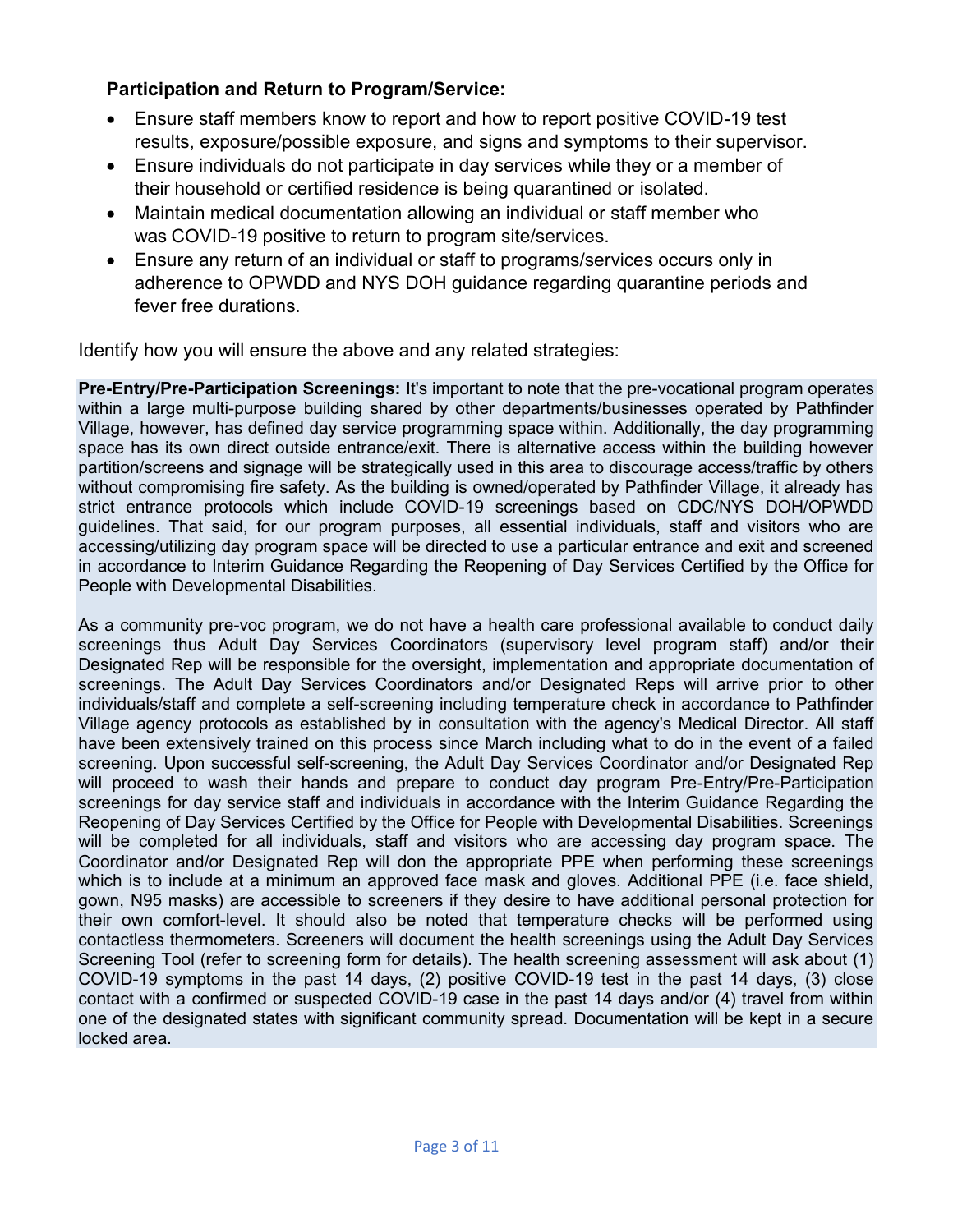**Response to Signs and Symptoms and Departure:** Any staff or individual exhibiting signs or symptoms of COVID-19 upon arrival will not be allowed to work/participate in day services. Staff will be sent home and instructed to call their healthcare provider for further assessment and testing. They will be provided with written information on local healthcare and testing resources. ADS Coordinator will notify Human Resources who will assist in navigating/monitoring status of staff. The day program in collaboration with Human Resources will notify the local health department and OPWDD about any suspected cases. For individuals who fail screening, the ADS Coordinator will first ensure safe and immediate separation from other arriving staff/individuals and call another member of Day Program Supervisory staff as a back-up to continue screening process for others. ADS Coordinator will then notify the individual's Emergency Contact to inform they will not be allowed to attend program and must return home. The contact will be instructed to follow-up with their health care provider for further assessment and testing. ADS Coordinator will arrange for appropriate departure home. Written information regarding local healthcare and testing resources will be sent home with the individual.

**Participation and Return to Program/Services:** All staff and participants will be provided with written information regarding our re-opening plan and expectations for following all safety procedures. Written information will include a list of COVID-19 symptoms to monitor for, Current COVID-19 screening questions, as well as contact information for an Adult Day Service Coordinator. Individuals and families will be encouraged to reinforce safety concepts at home--especially to keep circles small, practice social distancing, wear a mask when out in the community and perform frequent hand washing. Similarly, Pathfinder Village Day Program will also work with other key stakeholders (i.e. group homes, family care homes) to ensure they understand our policies and to report if any members of the individual's household are being quarantined or isolated. Staff and individuals will not be allowed to return until they are medically cleared to return to work/programming and only in adherence to OPWDD and NYS DOH guidance regarding quarantine periods and fever free durations. In the event of a COVID-19 positive case, medical documentation showing proof of clearance to return will be kept on file in a confidential and secure area.

# **B.Social Distancing Requirements**:

# **Ensure effective practices to facilitate social distancing when distancing is not possible, including the following:**

- Reduction of total number of individuals served at one time, in order to reduce congestion and facilitate easier social distancing;
- Plans to maintain no more than 50% occupancy in small/confined spaces within a program, such as a staff break room;
- Potential use of physical barriers within site-based spaces;
- Planned use, capacity and arrangement of furniture and/or work equipment in program rooms, workspaces and meal and seating areas to allow for social distancing of at least six feet apart in all directions (i.e. 36 square feet) and limit density. (Note anindividual's needs may require individual to staff distance to be less than six feet);
- Use of signage and floor markers/distance markers denoting spaces of six feet throughout program area spaces, common spaces, waiting areas, entry, exits and other areas of travel;
- Facilitate one directional foot traffic where necessary in narrow spaces, using tape or signs with arrows;
- Install physical barriers, as appropriate, especially when physical distancing is not feasible between program/workspaces;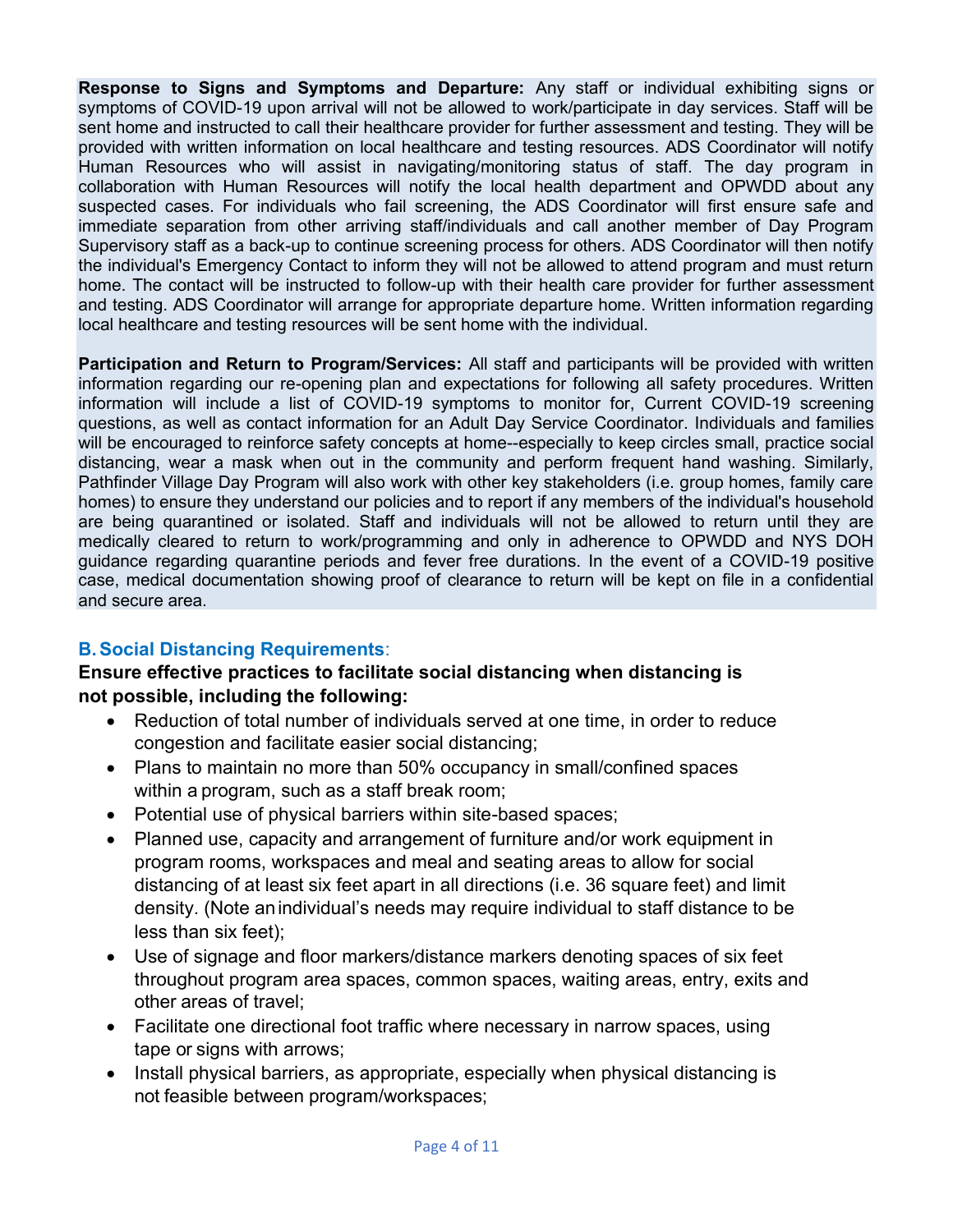- Support and education of individuals to learn physical distancing/use of markers, patterns of movement, and other program strategies;
- Maintain a staffing plan to prevent employees who should need to "float" between different rooms or different groups of individuals, unless such rotation is necessary to safely support individuals due to unforeseen circumstances (e.g. staff absence).
- Provide adequate space and operational practices (e.g. staggered break times) for staff to adhere to social distancing while completing independent tasks (i.e. paperwork) and when taking breaks (i.e. eating or smoking).

Identify how you will ensure the above and any related strategies:

**Social Distancing Requirements:** In surveying our agency's physical footprint, restructuring our staffing patterns and in consideration of our unique program demographics, we have implemented a number of resourceful strategies to promote safe environments for those receiving Pre-Voc.

We have created a Pre-Voc "Pod" of less than 15 individuals with dedicated staff who will not "float" or be assigned to work other day service programs unless of an unforeseen circumstance which is necessary to safely support individuals. Although, note that we have added an extra staff in the "pod" as a proactive staffing strategy in anticipation of staff call-in's, time off, etc. We have made plans to ensure no more than 50% occupancy of rooms, rearranged furniture to create natural social distancing workspaces within those rooms, added signage and visual prompts on flooring, etc. Additionally, we have created a programming schedule for each individual which directs the timing of certain individualized goals/tasks and where these activities occur to further account for density and ensure effective social distancing at all times.

At this time, we are only authorizing two community outings for Pre-Voc. There outings have been thoroughly vetted for safety and approved by our agency CEO as they offer contactless yet meaningful community pre-vocational opportunities for individuals. For example, volunteering to deliver/stock inventory at a store prior to opening to the public or participating in contactless mobile produce market deliveries. There will be no other community outings authorized at this time. This will give the day program staff the opportunity to re-orient individuals to transitioning back a day program once again while assessing how the individuals demonstrate effective handwashing, perform in a pre-voc/workplace environment (without the risk of being exposed to others). Day program staff will simulate public/work environments to teach individuals how to appropriately social distance and navigate places appropriately. We will also familiarize residents with using modified work areas with physical barriers, etc. As we continue to navigate in this landscape and depending on local COVID infection rates, we can then look to phase in expanded opportunities such as going on community outings but at a pace that continues to support the optimal health and safety of these individuals. After use, day program staff will wipe down all surfaces, sanitize and disinfect space with foggers using a cleaning solution approved by CDC and NYS DOH as an effective cleaning agent against the COVID-19 virus.

Individuals will be encouraged to wear masks at all times to allow them freedom of movement throughout the space and have a greater degree of independence. That said, we recognize how challenging this is and therefore have designated a "Mask Relaxation Station" which is a private room where individuals may spend time away from others in isolation and remove their mask. We will assess each individual's performance and ability to demonstrate effective social distancing and utilize appropriate judgement as to when they should or shouldn't have to wear a mask. We have a plan in place to reduce shared materials by providing each individual with their own supplies, instructional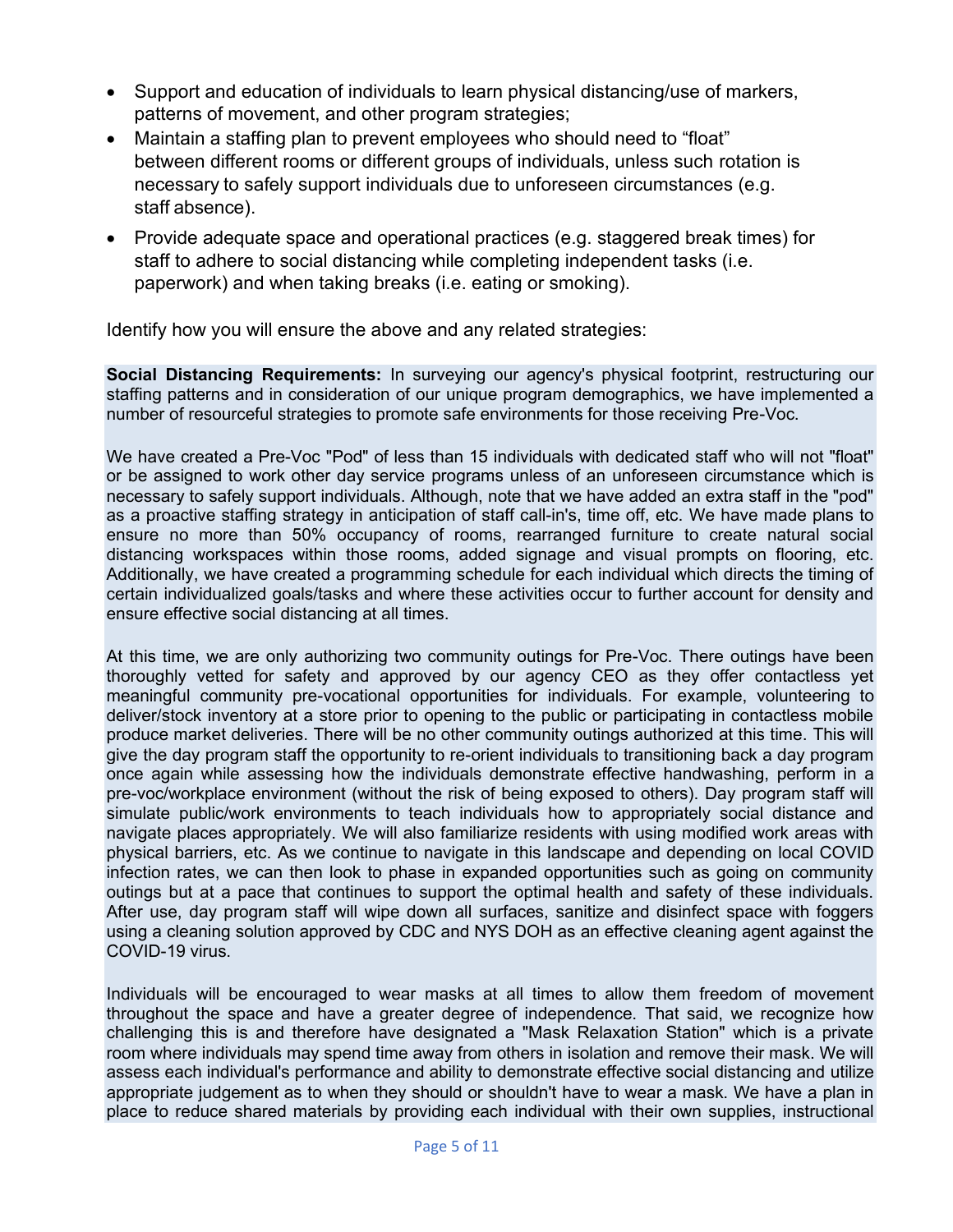materials and activity kits which will be stored in their own individually labeled Tupperware tote bins. Water cooler has been moved to an area away from common spaces and foot traffic. Furniture throughout the building has been moved and strategically placed to support natural social distancing. Furthermore, being a rural provider, we are fortunate to have large wide-open spaces outside to support programming and activities when weather permitting. Staff will wear their masks at all times and will have staggered lunch breaks in a designated area.

# **C. Gatherings in Enclosed Spaces**

- Modifications to day program/service hours as needed, to allow blocks of service provision while maintaining reduced capacity and group size.
- Planned group size, which will be limited to no more than fifteen (15) individuals who receive services. The restriction on group size does not include employees/staff.
- Ensure the group (≤15) of individuals receiving services and staff working with them are as static as possible.
- Ensure that different stable groups individuals and staff, have no or minimal contact with one another and do not utilize common spaces at the same time, to the greatest extent possible.
- Stagger staff and/or individual meal and break times to maintain social distancing.
- Adhere to social/physical distancing practices identified in the safety plan.
- Prohibit shared food and beverages and buffet style dining.
- Require that food brought from home must require limited preparation (i.e. heating in microwave) during day services and be packed appropriately.
- Ensure reusable food utensils and storage containers are washed in the dishwasheron the hottest wash and dry setting.

Identify how you will ensure the above and any related strategies:

We are enforcing all the guidelines as mentioned above. Requesting that individuals bring their own packed lunch. We are also encouraging use of paper products when possible and plastic disposable silverware and individually labeled water bottles which individuals bring in from home. Individuals and families have been informed of these requests.

# **D. Day Program Schedules and Activities**

- Modifications to day program/service hours as needed, to allow blocks of service provision while maintaining reduced capacity and group size.
- Focus on activities with little or no physical contact and which do not rely on shared equipment, to the extent possible.
- Schedule individual's activities to reduce density and allow for social distancing.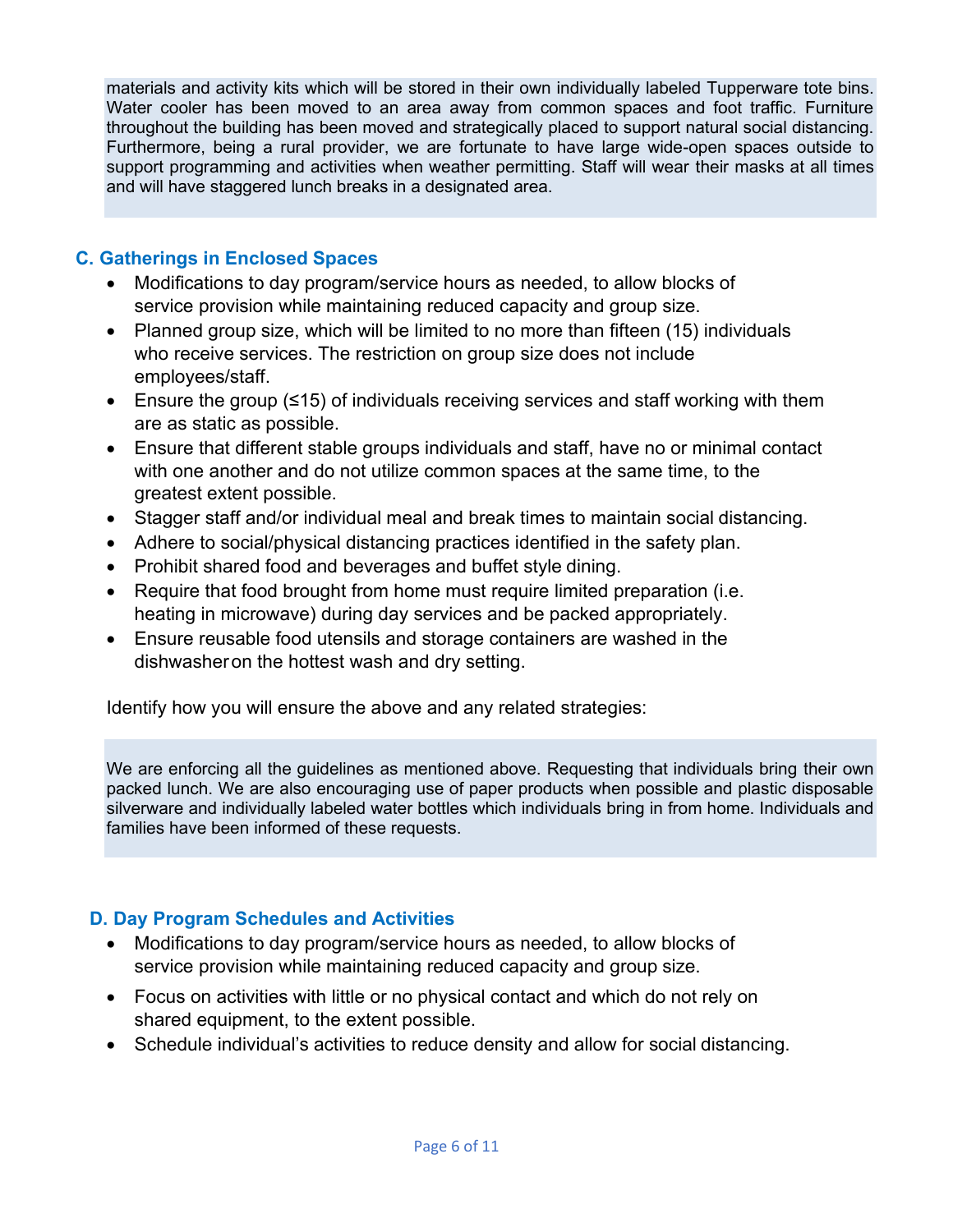Identify how you will ensure the above and any related strategies:

We have purchased additional materials to allow each program participant to have their own individually labeled supplies, activity kits which will be stored in a plastic bin for that individual. At the end of use/program, day program staff will clean items and disinfect bin. Furthermore, as stated previously, we have created an individually tailored program schedule for all individuals which allows us to reduce shared equipment each day. For example, one individual will be assigned to assist with operating the copier for the day, one individual will be assigned to use shredder, etc.

# **E. Personal Protective Equipment:**

- Ensure all staff wear an appropriate cloth or disposable face mask/covering that covers both the mouth and nose, at all times while providing services, consistent with all current Executive Orders and OPWDD guidelines (unless medically contraindicated / not tolerated.
- Ensure all essential visitors wear a face mask or covering, providing a facemask onsite at no cost, if visitors do not have their own which meets requirements.
- Support individuals receiving services to wear face coverings, as tolerated, whenever social distancing cannot be achieved.
- Maintain an adequate supply of required PPE on site (and available to staff for when needed for community-based services) to minimally include masks and gloves, and with gowns and face shields as needed.
- Train all staff on proper use of PPE including when necessary to use, donning, doffing, disposing and/or reusing and sanitizing when appropriate.
- Retain documentation of trainings in the employees' personnel files and per agency procedures.

Identify how you will ensure the above and any related strategies:

All staff will wear approved masks at all times while providing services. As our staff have been redeployed to work in our residential homes since March, as such they have all been trained on PPE, COVID-19, safety protocols, etc. and are all compliant with these standards. Each day program site has a supply of PPE available to them such as gloves, disposable masks, N95 masks, gowns, face shield, etc. if/when needed. Additionally, gloves and masks are stocked in various sizes to ensure staff comfort and proper fit. Vehicles also have both a cleaning kit as well as extra PPE on hand as a precaution. All staff have been trained on proper use of PPE and a record of training(s) are on file.

#### **F. Hygiene and Cleaning**

#### **Personal Hygiene to Reduce Transmission:**

- Ensure strict adherence to hygiene requirements to reduce transmission as advised by NYS DOH and the CDC.
- Provide and maintain hand hygiene stations at each location to include:
	- o Handwashing: soap, running warm water, and disposable paper towels.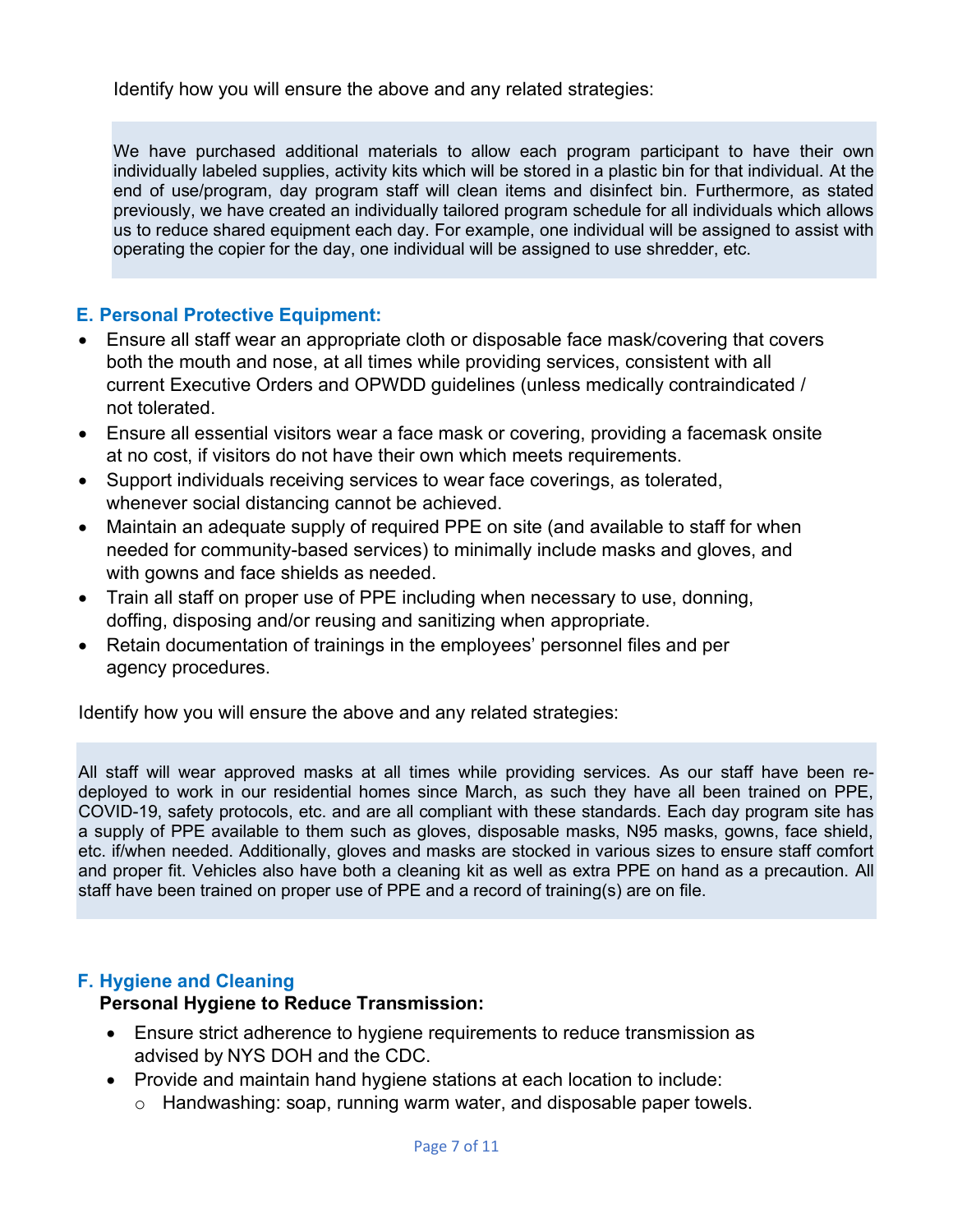- $\circ$  Hand sanitizing: alcohol-based hand sanitizer containing at least 60% alcohol for areas where handwashing facilities may not be available or practical, and where the need for frequent hand sanitizing is expected.
- Train staff to wash their hands frequently with soap and water for at least 20 seconds using techniques per NYS DOH and CDC guidance, including the conditions that require handwashing.
- Support individuals to wash their hands frequently/when needed, with soap and water, for at least 20 seconds using appropriate techniques as tolerated.
- Encourage and facilitate use of hand sanitizers by staff and individuals upon arrival to and departure from program and through the day, providing supervision/support of use by individuals as needed.
- Address any individualized needs affecting the unsupervised availability of hand sanitizer.

# **Cleaning and Disinfection of Environment, Equipment and Supplies:**

- Strictly adhere to sanitation requirements as advised by NYS DOH guidance documents.
- Implement the following minimum standards regarding cleaning and sanitizing:
	- $\circ$  Frequent cleaning and rigorous disinfection of high-risk areas/high touch surfaces;
	- o Use of only EPA registered products for disinfecting non-porous surfaces;
	- o Adhere to proper dwell times for all cleaners, sanitizers and disinfectants per manufacturer recommendations as indicated on the product label; and
	- o Ensure adequate ventilation to prevent inhaling toxic fumes.
	- o Maintain site cleaning logs indicating the date, time, and scope of cleaning.
	- o Keep cleaning products, sanitizers and disinfectants secure and out of reach of individuals who may misuse;
	- o Safely and immediately discard used gloves, paper towels or other disposable items after sanitizing or disinfecting, tied in a trash bag and removed from the environment.
	- $\circ$  Clean and disinfect all areas and equipment used by a person exhibiting symptoms upon their departure from the area and prior to use of the area or equipment by other individuals or staff.
	- o PPE use and hand hygiene when cleaning and disinfecting causes safety hazards.
	- o Provide ventilation with outside air safely and when possible.
- Limit use of shared objects/equipment. Ensure shared items are cleaned and/or sanitized after each use. Require hand hygiene before/after contact and glove use when feasible.
- Prohibit use of items/objects that cannot be cleaned and sanitized (i.e. soft object, cloth placemats, etc.) unless clinically required.
- Prohibit bringing personal items from home, except when clinically necessary, then have a plan for regular cleaning and disinfection including immediately prior to departure.

Identify how you will ensure the above and any related strategies:

Page 8 of 11 We have established strict protocols around Hygiene and Cleaning. We have installed numerous contactless hand sanitizer dispensers throughout each site--especially in higher traffic areas (i.e. hallways, entrances, exits, and commonly used rooms). Additionally, we have placed pump bottles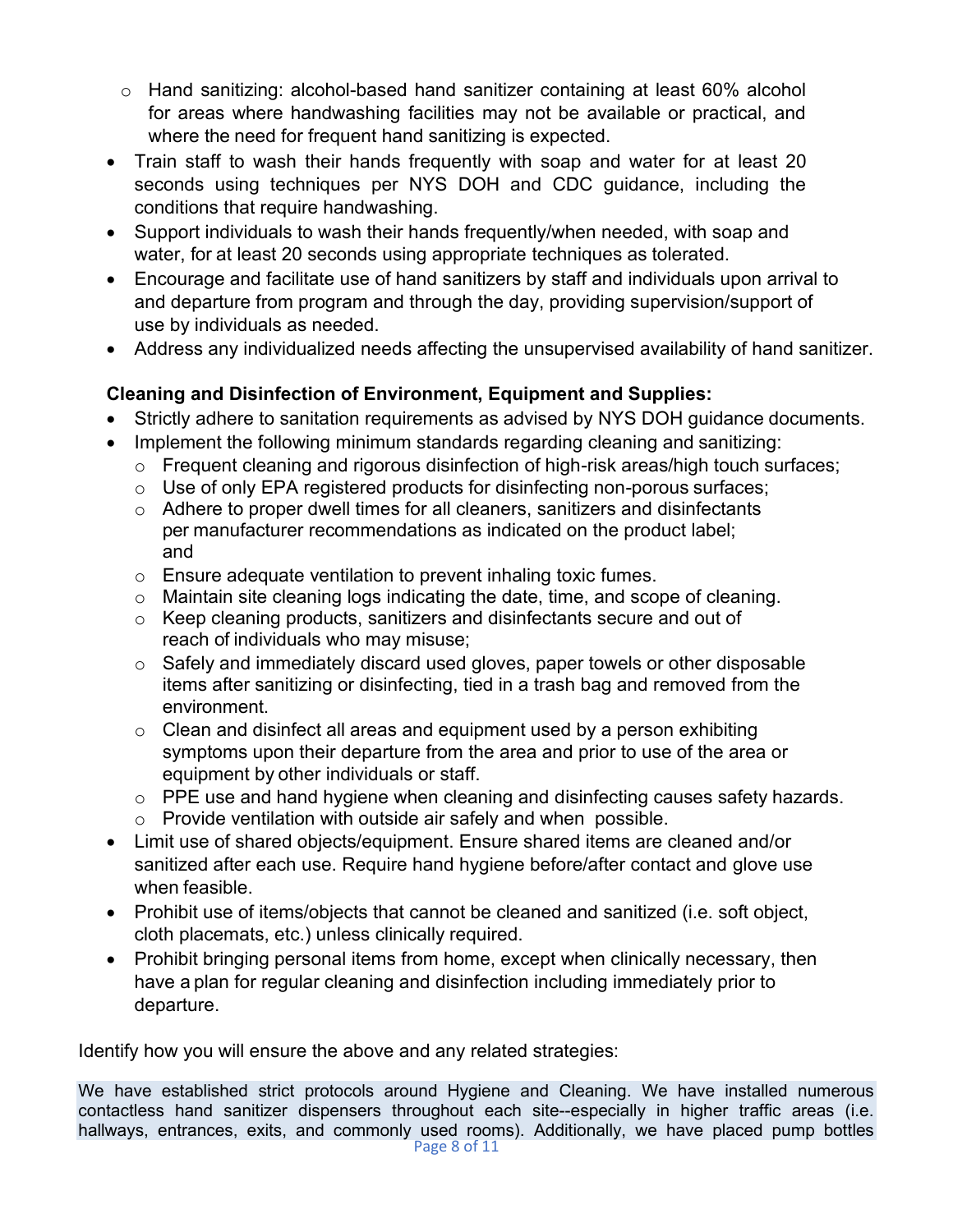throughout sites and in each room for easy use. All bathrooms have soap/paper towel dispensers on walls. Signage with visual prompts demonstrating appropriate hand washing techniques are posted in each bathroom and hand-washing station. Staff will ensure all individuals will frequently wash their hands on arrival, before eating, after eating, utilizing a restroom, before leaving and any other time their hands may become soiled. For individuals who requires physical assist and/or verbal prompting, staff will accompany individual to handwashing station and ensure task is completed as needed. In addition to frequent handwashing, staff will direct individuals to use hand sanitizer.

Individuals and staff will be prohibited from bringing in personal objects from home--especially if they are of a material that cannot be properly sanitized (i.e. cloth stuffed animal). Only sensory objects that are needed by the individual will be allowed if clinically justified/needed and if so, will be labeled for individual use only. Program has purchased additional equipment/supplies so that each individual can have their own set of materials which will be labeled and stored in their own bin for personal use. Additionally, at the end of each day, program staff will wipe down materials and disinfect bins after individual leaves to prep for the next day.

As far as environmental cleaning, all program staff have been trained on cleaning and use of approved disinfection products. Frequently touched surfaces/workspaces will be wiped down after each use. Doorknobs, handles, light switches will be cleaned throughout the day on a schedule. At the close of program, all spaces/bathrooms will be cleaned, floor mopped, and space will be fogged using an approved disinfectant as directed by NYS DOH for use in killing COVID-19 virus. Staff have been trained on fogging procedure and use of PPE.

Cleaning logs and schedule has been created and will be frequently used by staff to document their activities. The Adult Day Services Coordinator will check these logs often to ensure effective cleaning and frequency is being done. Additionally, our compliance dept. and Senior Leadership will also be reviewing this process to ensure compliance.

#### **G. Transportation**

Ensure that the following measures are implemented for the transport of individuals to/from day services to reduce COVID-19 transmission risk, when providing or contracting for transportation:

- Ensure only individuals and staff from the same facility will be transported together; preventing individuals or staff from other residences to be intermingled whenever possible;
- Reduce capacity on buses, vans, and other vehicles to 50% of total capacity;
- As possible, stagger arrival and departure times to reduce entry and exit density.
- To the extent possible, restrict close contact of individuals and staff by not sitting near each other or the driver.
- If there are multiple doors in a bus or van, utilize one-way entering and exiting. Provide instruction for individuals to exit the vehicle one at a time and wait for driver or staff instruction before doing so.
- Ensure staff and the driver always wear face coverings in the vehicle. Ensure staff who cannot medically tolerate the use of a face covering are not assigned to transport individuals.
- To the extent they can medically tolerate one, support individuals to wear masks in vehicles.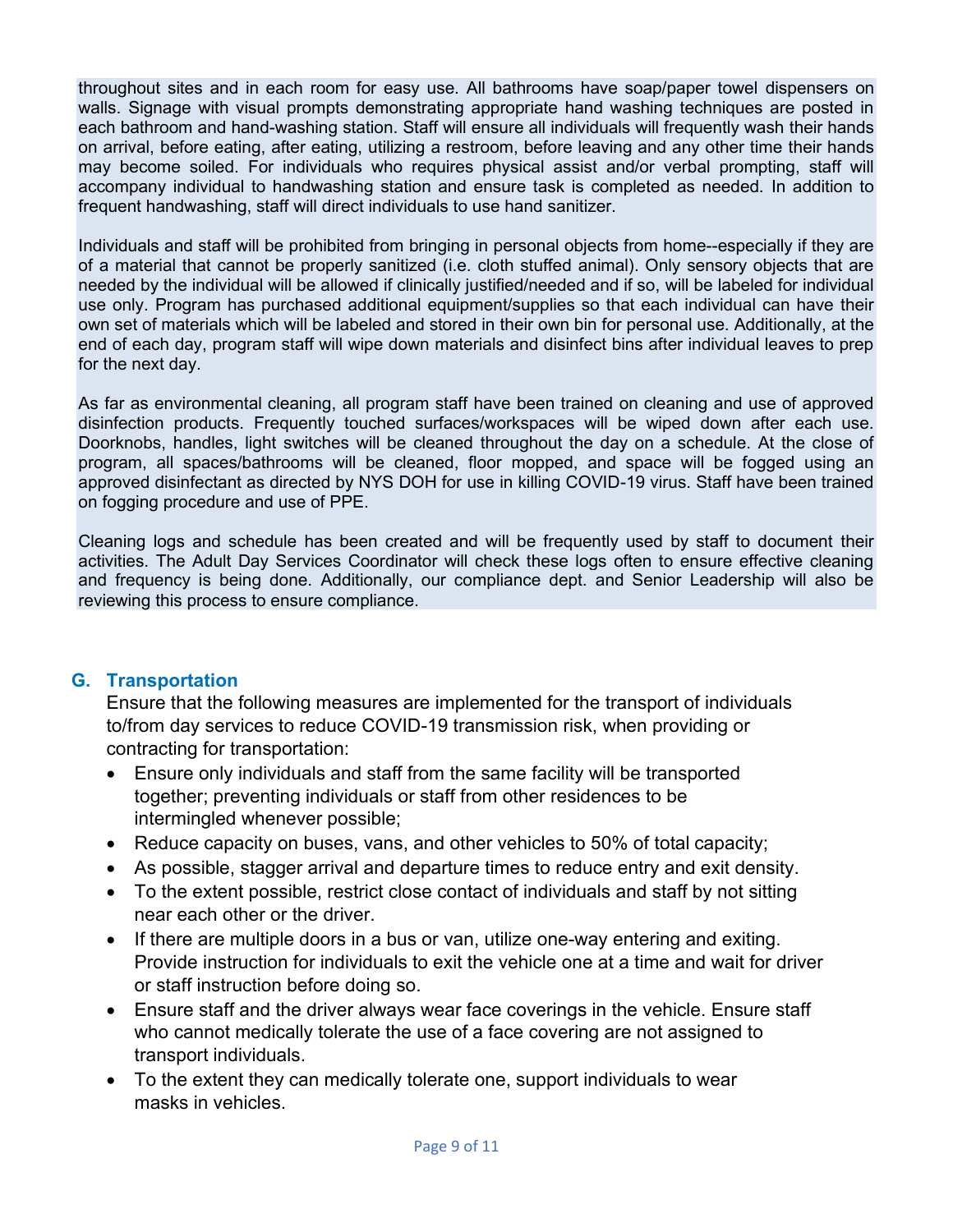- After each trip is completed, clean and disinfect the interior of the vehicle before additional individuals are transported; and
- Where appropriate and safe, roll windows down to permit air flow.

Identify how you will ensure the above and any related strategies:

As far as transportation, all vehicles will have a vehicle cleaning kit which includes PPE, hand sanitizer, cleaning wipes, tissues, garbage bags. Driver will wear mask at all times and be responsible to follow vehicle protocols during transportation which will include, ensuring appropriate vehicle capacity, social distancing, mask use, use of hand sanitizer upon entering vehicle, ventilating air circulation while driving to the extent able, and thoroughly cleaning vehicle after each use. Our agency has purchased a number of foggers which will be used to disinfect both vehicles and sites as per our cleaning schedule (refer to schedule for details).

Since many pre-voc individuals reside on our campus, they walk to program and do not require transportation. We will only have 2 individuals who will require transport. Both of these individuals will be on separate routes and will therefore be transported solo using 7 passenger vehicle which allows ample room for social distancing.

# **H. Tracing and Tracking**

- Notify the local health department and OPWDD immediately upon being informed of any positive COVID-19 test result by an individual or staff at their site.
- If a staff or visitor test positive, procedures for day service cooperation with the local health department to trace all contacts in the workplace and notify the health department of all staff, individuals and visitors who entered the facility dating back to 48 hours before the positive person began experiencing COVID-19 symptoms or tested positive, maintaining confidentiality as required by federal and state law and regulations.

Identify how you will ensure the above and any related strategies:

In the event of a positive COVID-19 case, Health Department would be notified per procedure. Day Program has created tracking/tracing logs to monitor all movement of individuals and staff. We would cooperate with local health department officials and OPWDD to ensure tracing activities occur and that all individuals and staff impacted are appropriately informed and advised as needed.